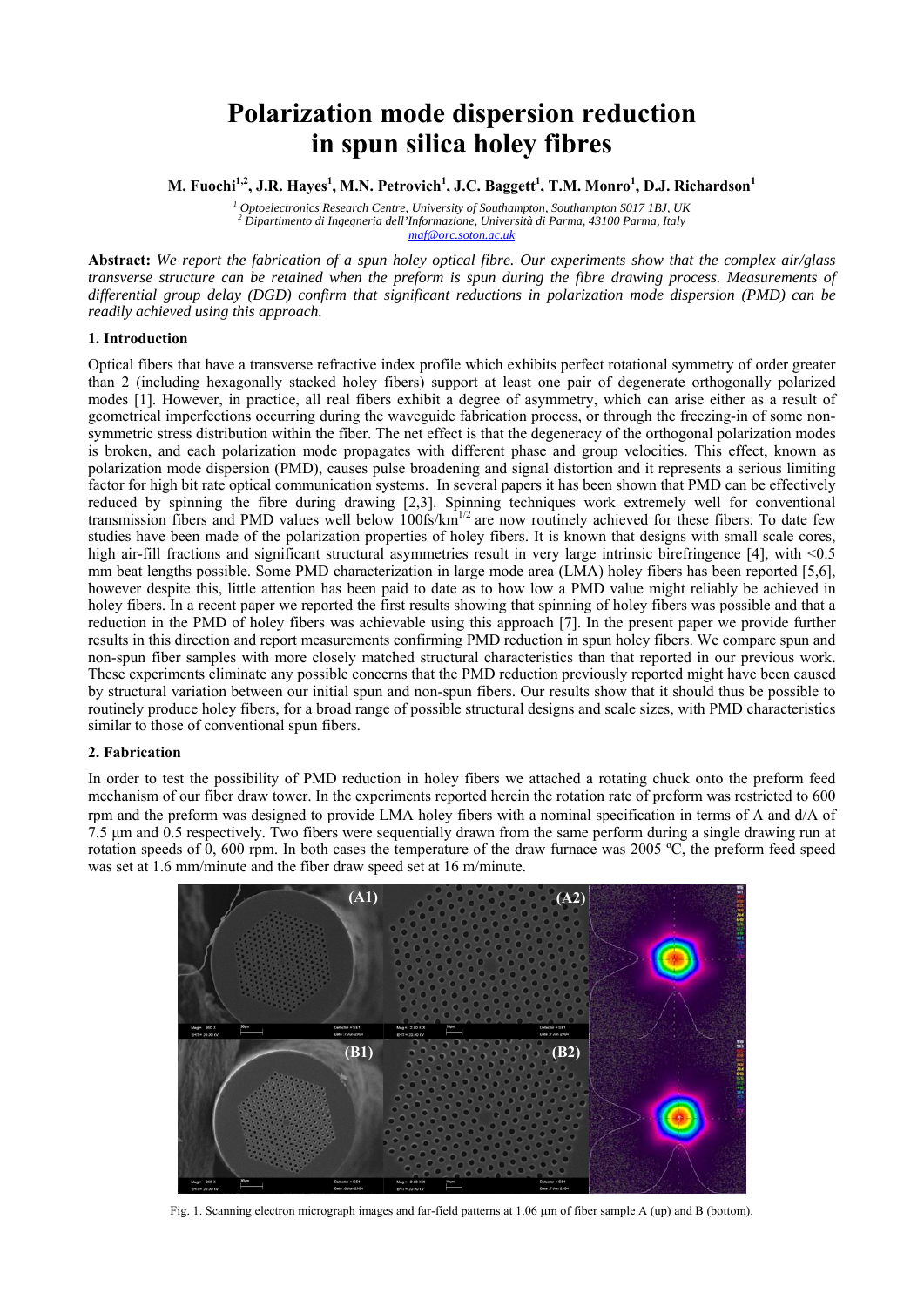Given these draw parameters the spin period of the spun fiber is 2.67 cm**.** The fiber samples were wound onto spools with a diameter of ~32 cm in an identical fashion, without overlap of the fiber, for storage and measurement purposes. Table 1 summarizes the key parameters for the two fiber samples - length of fiber *L*, the hole-to-hole spacing Λ, the normalized hole diameter *d/*Λ, the eccentricity of the core region and the spin period**.** The corresponding cross-sectional scanning electron micrograph (SEM) images of the fiber samples are shown in Figure 1. As can be seen from the SEMs, very good fiber structure is retained both for the case of spun and non-spun fiber.

| Fiber<br>sample | <b>Rotation rate</b><br>(rpm) | L[m] | $\Lambda$ [µm] | $d/\Lambda$ | eccentricity $(e)$ | Spin period [cm] |
|-----------------|-------------------------------|------|----------------|-------------|--------------------|------------------|
| А               | 0                             | 125  | 7.6            | 0.49        | 0.011              | __               |
| B               | 600                           | 125  | 7.5            | 0.47        | 0.015              | 2.67             |

Table 1. Parameters of the LMA HFs

#### **3. Fiber Characterization**

Fibers A and B both exhibit relatively high values of  $d/\Lambda$  and since recent theoretical work indicates that  $d/\Lambda$  <0.45 is required to obtain rigorously endlessly single-mode guidance these HFs might be expected to be slightly multimode in the wavelength range 1-1.6μm. Fortunately, the mode characterization showed that each of the fibers is effectively single-mode in practice, as can be seen from Fig. 1, in which the far-field pattern of fiber A at 1.06 µm is displayed. We attribute the effective single-mode guidance to the fact that any higher order modes are very leaky, and so any radiation launched into these possible modes is readily lost.

We first assessed the intrinsic birefringence of the non-spun fiber A using a crossed polarizer technique with a polarized broadband source with a 80nm bandwidth at a wavelength of 1.06μm. Fig. 2 (left) shows the recorded spectra for a fixed orientation of the input polarizer referred to as  $\Phi_1$  with and without output polarizer (analyzer). Before calculating the oscillation period from the fringe pattern, the data was smoothed using a moving average and normalized with respect to the incident spectrum. The corresponding averaged and normalized spectra are displayed in Fig. 2 (right).



Fig. 2. Fringe patterns of fiber A for different angular orientations of the output polarizer and a fixed orientation of the input polarizer (left). Normalized and averaged spectra (right).

From the spectra we were then able to estimate the intrinsic linear (phase) birefringence Δβ and hence the effective fiber beat-length (defined as  $2\pi/\Delta\beta$ ). Note that in estimating the beat length we have effectively ignored the birefringence dispersion term (d(Δβ)/dλ)). The resulting beat length estimate is of the order of ∼2 m, which is around two orders of magnitude longer than the spin period of the spun sample. We could not assess the intrinsic linear birefringence of the spun fiber B due possibly to the reduction of the birefringence due to the spinning. In order to quantify the ensuing PMD reduction we then measured the DGD of both fibers as a function of wavelength using the Jones Matrix Eigenanalysis (JME) method which is the preferred technique for measuring the PMD of relatively short lengths of low PMD fibers. Note that fiber A and spun fiber B have identical lengths, very similar geometrical parameters and are spooled precisely the same way. Thus we can make definite comparative statements concerning the relative magnitude of the PMD of these two fibers without needing to make any assumptions regarding fiber length normalization effects. In Fig. 3 we plot a set of results of the differential group delay as a function of wavelength for the two samples. Since the fibers have exactly the same length, similar structure and the conditions of measurement were identical for both samples we can immediately assert that a greater than ten-fold reduction in the mean DGD is obtained. We thus conclude that spinning is the primary cause of the observed DGD reduction.